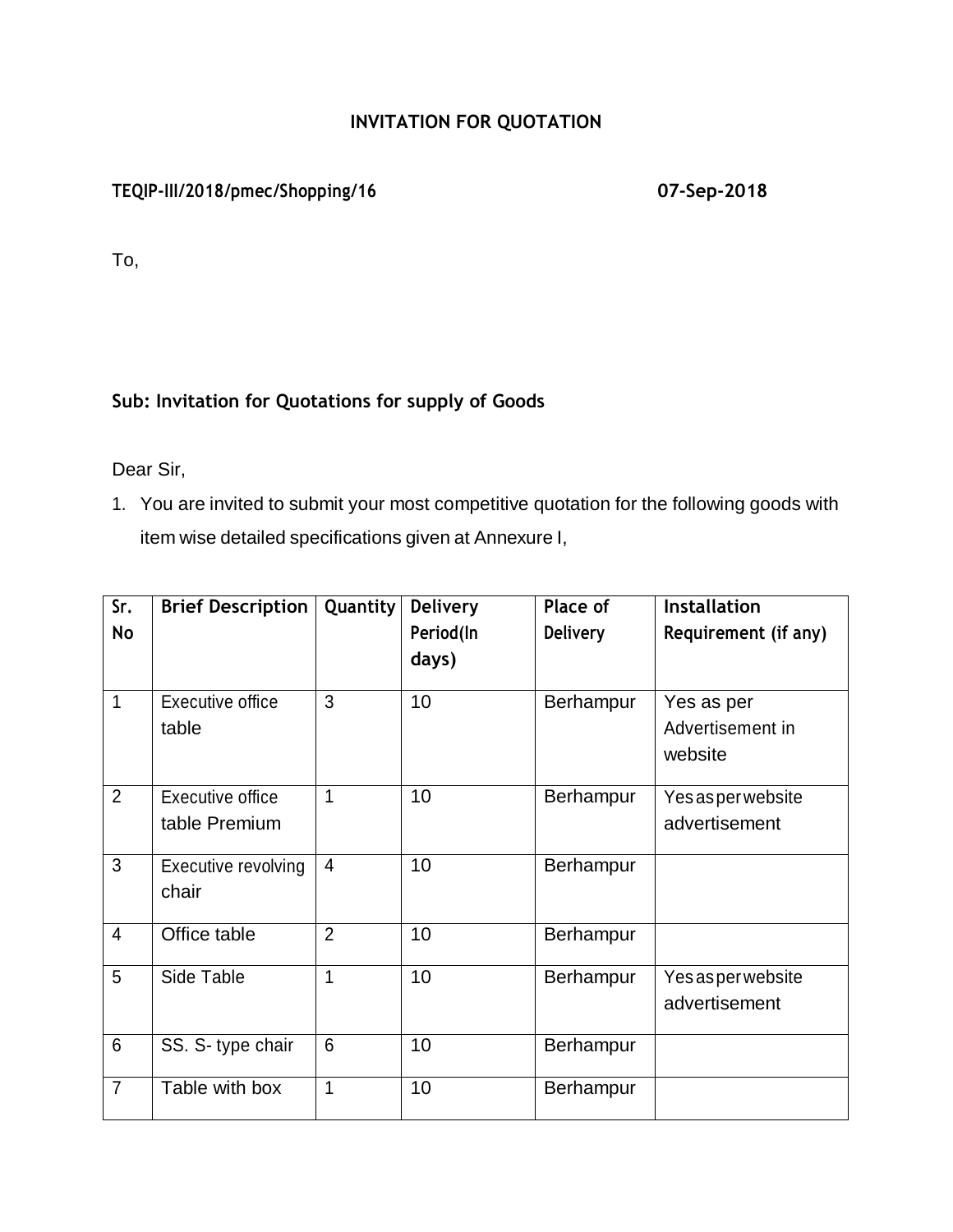|   | cabinet                   |    |           |  |
|---|---------------------------|----|-----------|--|
|   | Teak wood center<br>table | 10 | Berhampur |  |
| 9 | Teakwoodsofaset 1         | 10 | Berhampur |  |

- 2. Government of India has received a credit from the International Development Association (IDA) towards the cost of the **Technical Education Quality Improvement Programme [TEQIP]-Phase III** Project and intends to apply part of the proceeds of this credit to eligible payments under the contract for which this invitation for quotations is issued.
- 3. Quotation,
	- 3.1 The contract shall be for the full quantity as described above.
	- 3.2 Corrections, if any, shall be made by crossing out, initialing, dating and rewriting.
	- 3.3 Alldutiesandotherleviespayablebythesupplierunderthecontract shallbeincluded in the unitprice.
	- 3.4 Applicable taxes shall be quoted separately for all items.
	- 3.5 The prices quoted by the bidder shall be fixed forthe durationof the contract and shall not be subject to adjustment on any account.
	- 3.6 The Prices should be quoted in Indian Rupees only.
	- 3.7 The Tender Cost of Rs. 1000/- for the package is to be submitted along with the completedbidintheformofDemandDraftinfavorofTEQIPCell,PMECBerhampur. Payable at Berhampur.
- 4. Each bidder shall submit only one quotation.
- 5. Quotation shall remain valid for a period not less than **45** days after the last date of quotation submission.
- 6. Evaluation of Quotations,

The Purchaser will evaluate and compare the quotations determined to be substantially responsive i.e. which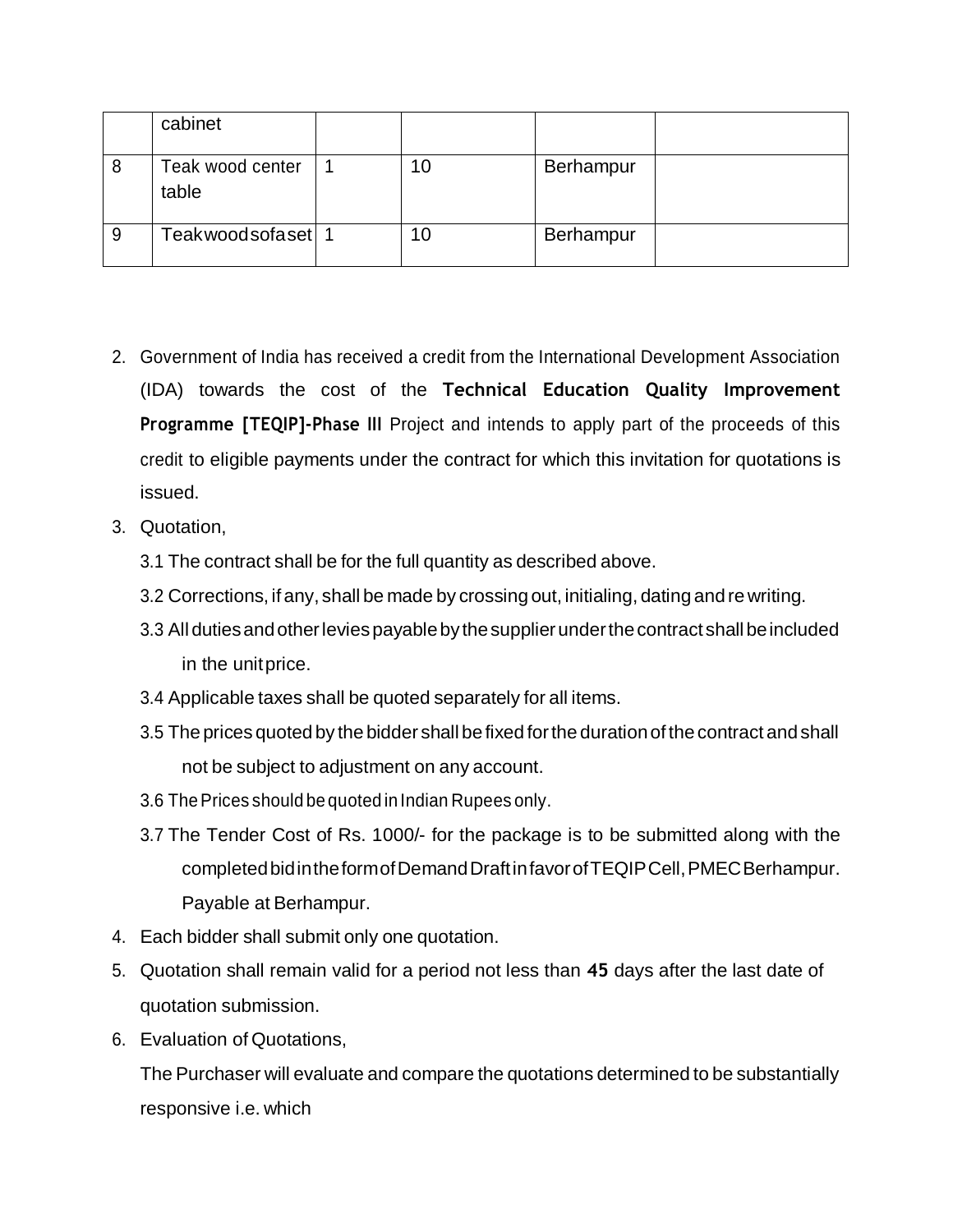6.1 are properly signed ; and

6.2 confirm to the terms and conditions, and specifications.

- 7. The Quotations would be evaluated for all items together.
- 8. Award of contract:

ThePurchaserwillawardthecontracttothebidderwhosequotationhasbeendetermined tobesubstantiallyresponsiveandwhohasofferedthelowestevaluatedquotationprice.

- 8.1 Notwithstanding the above, the Purchaser reserves the right to accept or reject any quotations and to cancel the bidding process and reject all quotations at any time prior to the award of contract.
- 8.2 The bidder whose bid is accepted will be notified of the award of contract by the Purchaser prior to expiration of the quotation validity period. The terms of the accepted offer shall be incorporated in the purchase order.
- 9. Payment shall be made in Indian Rupees as follows:

**DeliveryandInstallation-90%oftotal cost** 

**SatisfactoryAcceptance-10%oftotalcost**

- 10. All supplied items are under warranty of **24** months from the date of successful acceptance of items.
- **11.** You are requested to provide your offer latest by**13:00** hours on **15-Sep-2018 .**
- 12. Detailed specifications of the items are at Annexure I.
- 13. Training Clause (ifany)
- 14. Testing/Installation Clause (ifany)
- 15. Informationbrochures/Productcatalogue,ifanymustbeaccompaniedwiththequotation clearly indicating the model quoted for.
- 16. Sealed quotation to be submitted/ delivered at the address mentioned below, TEQIP Cell, Room 501, Parala Maharaja Engineering College, Sitallapalli, Berhampur, Odisha. Pin-761003
- 17. Welook forward to receiving yourquotation andthank you for yourinterestin this project.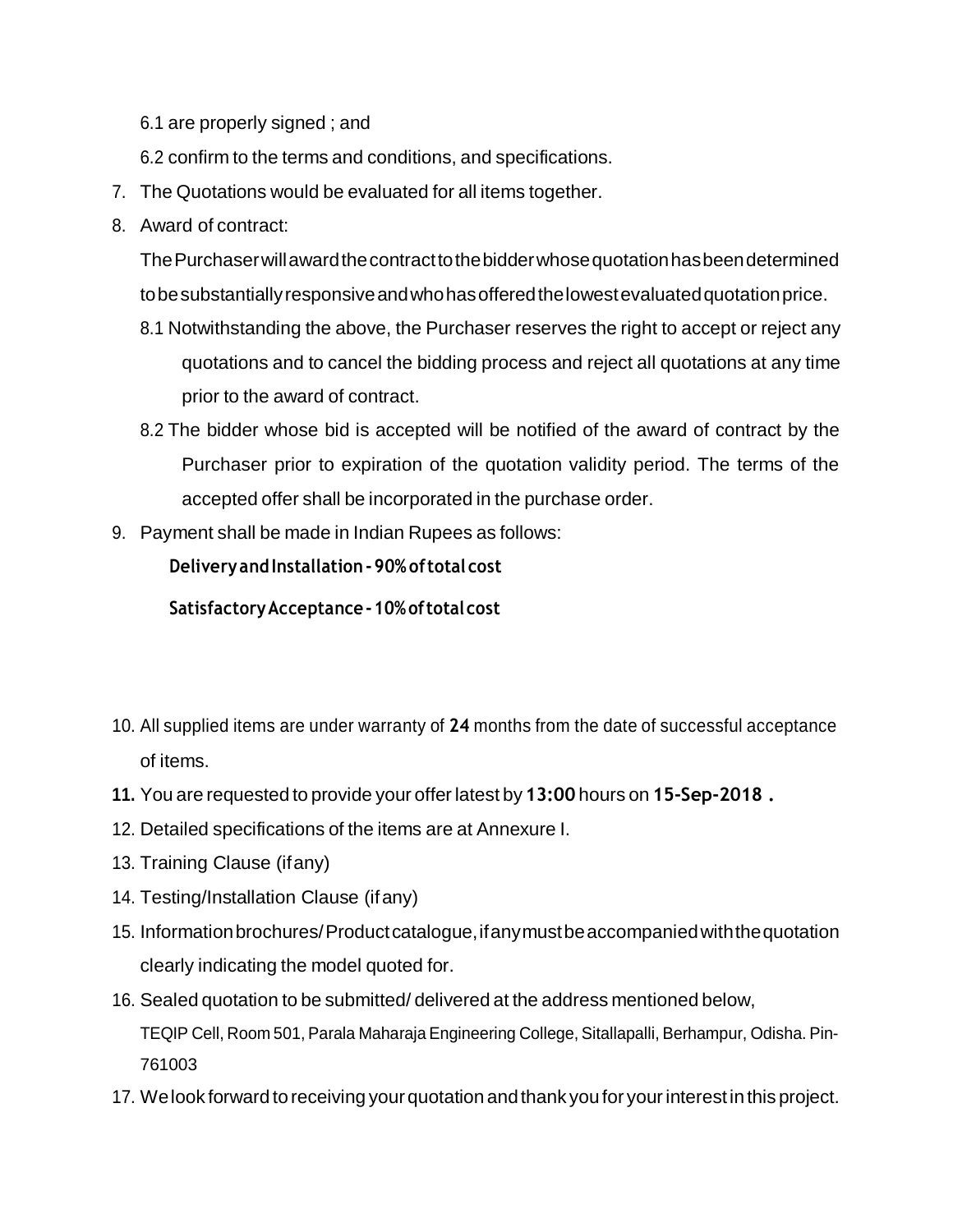(Authorized Signatory) Name & Designation

# **Annexure I**

| $\overline{\text{Sr.}}$ | <b>Item Name</b>                     | <b>Specifications</b>                                                                                                                                                                                                                                      |
|-------------------------|--------------------------------------|------------------------------------------------------------------------------------------------------------------------------------------------------------------------------------------------------------------------------------------------------------|
| <b>No</b>               |                                      |                                                                                                                                                                                                                                                            |
| $\overline{1}$          | Executive<br>office table            | Executive office table of size: 5'-0"x3'-0"x2'-6". One side one drawer<br>andonecupboard&othersideCPUsystemfittedwith2'-0"x2'-6"size<br>of 10m.m. glass and with keyboard slide. All material made out of pre<br>laminated M.D.F. board.                   |
| $\overline{2}$          | Executive<br>office table<br>Premium | Executive office table of size: 6'-0"x3'-0"x2'-6". One side of the table<br>should be fitted with three drawer & other side should be fitted with<br>one drawer & one cup board. All material made out of prelaminated<br>M.D.F. board                     |
| 3                       | Executive<br>revolving chair         | 1. Mesh upholstery, Black plastic; 2. Seat surface material: fabric and<br>foam, size: 50W x 50D cm; Back size: 49W x 51H cm3. PP armrest<br>4. Butterfly mechanism 5. Adjustable lumbar support6. Chromed gas-<br>lift7. Chromed base with nylon casters. |
| $\overline{4}$          | Office table                         | Office table of size: 2'-0"x4'-0"x2'-6". One single drawer and UPS & CPU<br>system fitted on this table with keyboard slide                                                                                                                                |
| 5                       | Side Table                           | Side Table of Size 2'-0"x4'-0"x2'-6". One single drawer and UPS & CPU<br>system with keyboard slide fitted on this table                                                                                                                                   |
| $6\phantom{1}6$         | SS.S-type<br>chair                   | SS. S- type chair with arms                                                                                                                                                                                                                                |
| $\overline{7}$          | Table with box<br>cabinet            | Table with boxcabinet of size: 4'-0"x2'-0"x2'-6". The table covered with<br>three side & door system with other side with magnet fitted. Two nos. of<br>glass selves should be fitted on this table                                                        |
| 8                       | Teak wood<br>center table            | Teak wood center table. Top of the table should be fitted with glass.                                                                                                                                                                                      |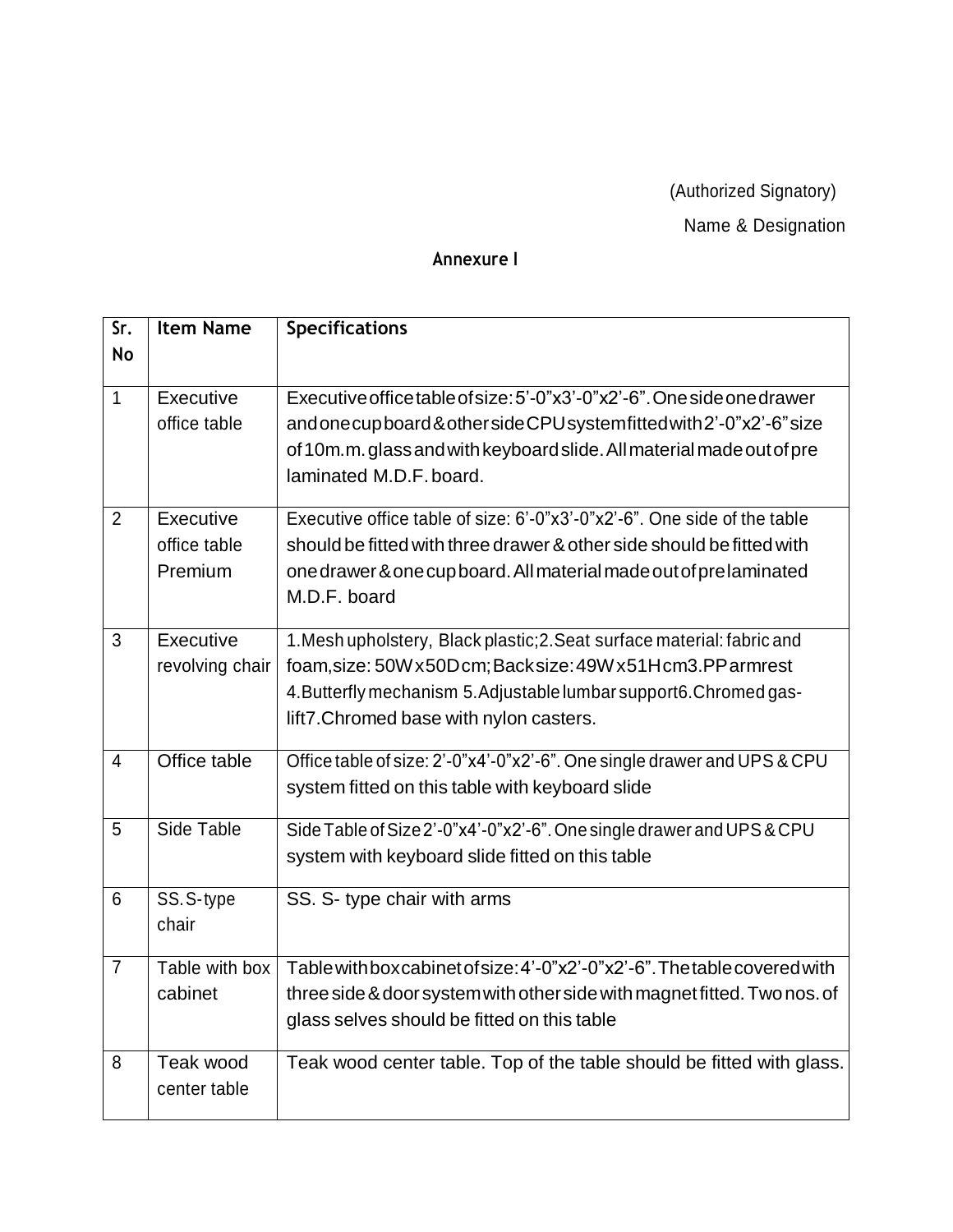| Teak wood | Office Teak wood sofa set (3+1+1) with cushion fitted |
|-----------|-------------------------------------------------------|
| sofa set  |                                                       |
|           |                                                       |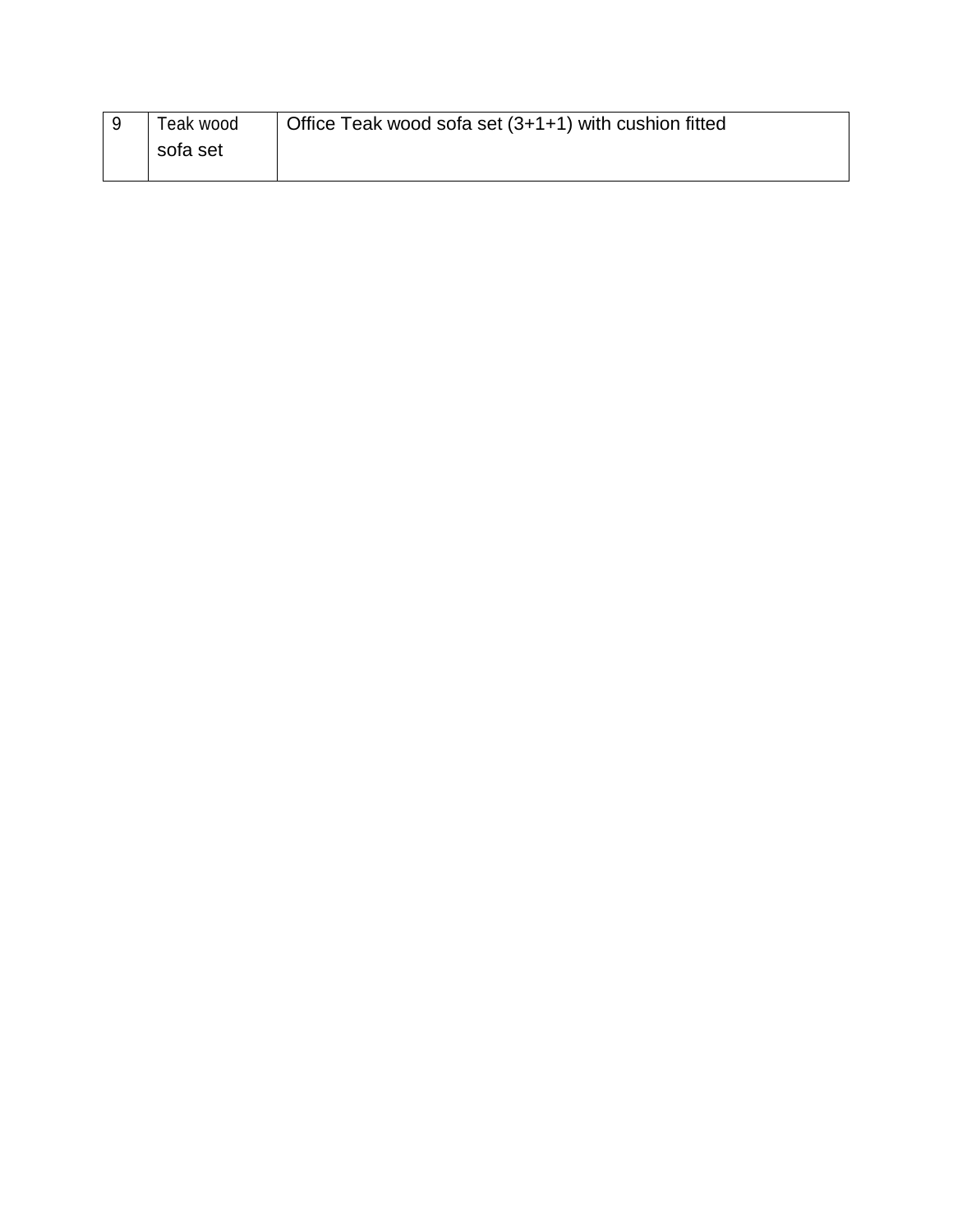#### **FORMAT FOR QUOTATION SUBMISSION**

(In letterhead ofthe supplierwithseal)

To:

Date: \_\_\_\_\_\_\_\_\_\_\_\_\_\_

| SI.               | Description of   | Qty. | Unit | Quoted Unit rate in Rs.                               | <b>Total Price</b> | Sales tax and other |            |
|-------------------|------------------|------|------|-------------------------------------------------------|--------------------|---------------------|------------|
| No.               | goods (with full |      |      | (Including Ex Factory price, excise duty, packing and | (A)                | taxes payable       |            |
|                   | Specifications)  |      |      | forwarding, transportation, insurance, other local    |                    | In.                 | In figures |
|                   |                  |      |      | costs incidental to delivery and warranty/ guaranty   |                    | $\%$                | (B)        |
|                   |                  |      |      | commitments)                                          |                    |                     |            |
|                   |                  |      |      |                                                       |                    |                     |            |
|                   |                  |      |      |                                                       |                    |                     |            |
| <b>Total Cost</b> |                  |      |      |                                                       |                    |                     |            |
|                   |                  |      |      |                                                       |                    |                     |            |
|                   |                  |      |      |                                                       |                    |                     |            |

GrossTotal Cost(A+B): Rs.

We agree to supply the above goods in accordance with the technical specifications for a total contract price of Rs. —————————— (Amount in figures) (Rupees ————————amount in words) within the period specified in the Invitation for Quotations.